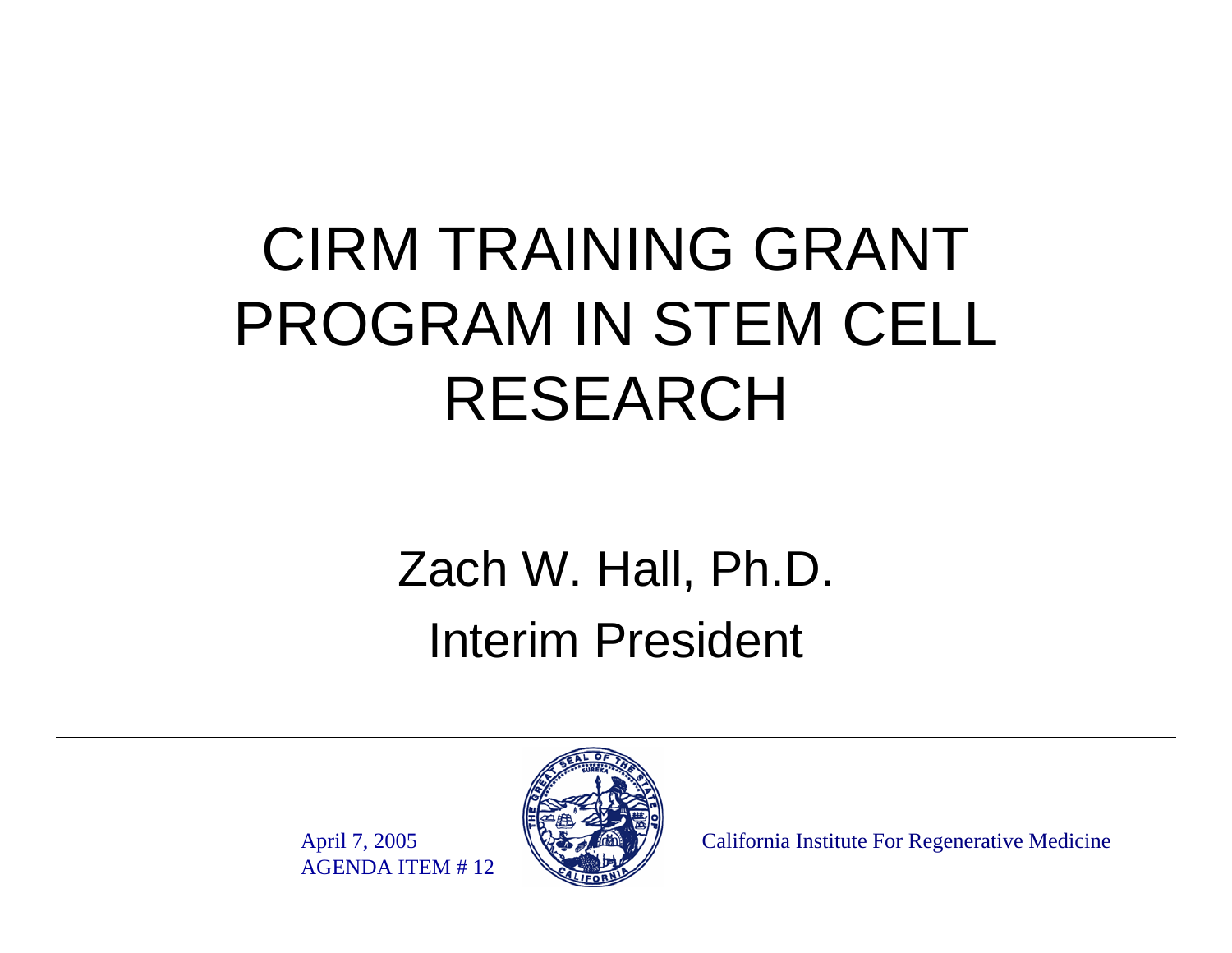### Purpose

- To increase the number of trained stem cell researchers in California
- To encourage the development of classroom and laboratory courses in stem cell biology
- To increase researchers' awareness of the ethical, legal and social implications of stem cell research
- To facilitate, where appropriate, integrated training in basic and clinical aspects of stem cell research

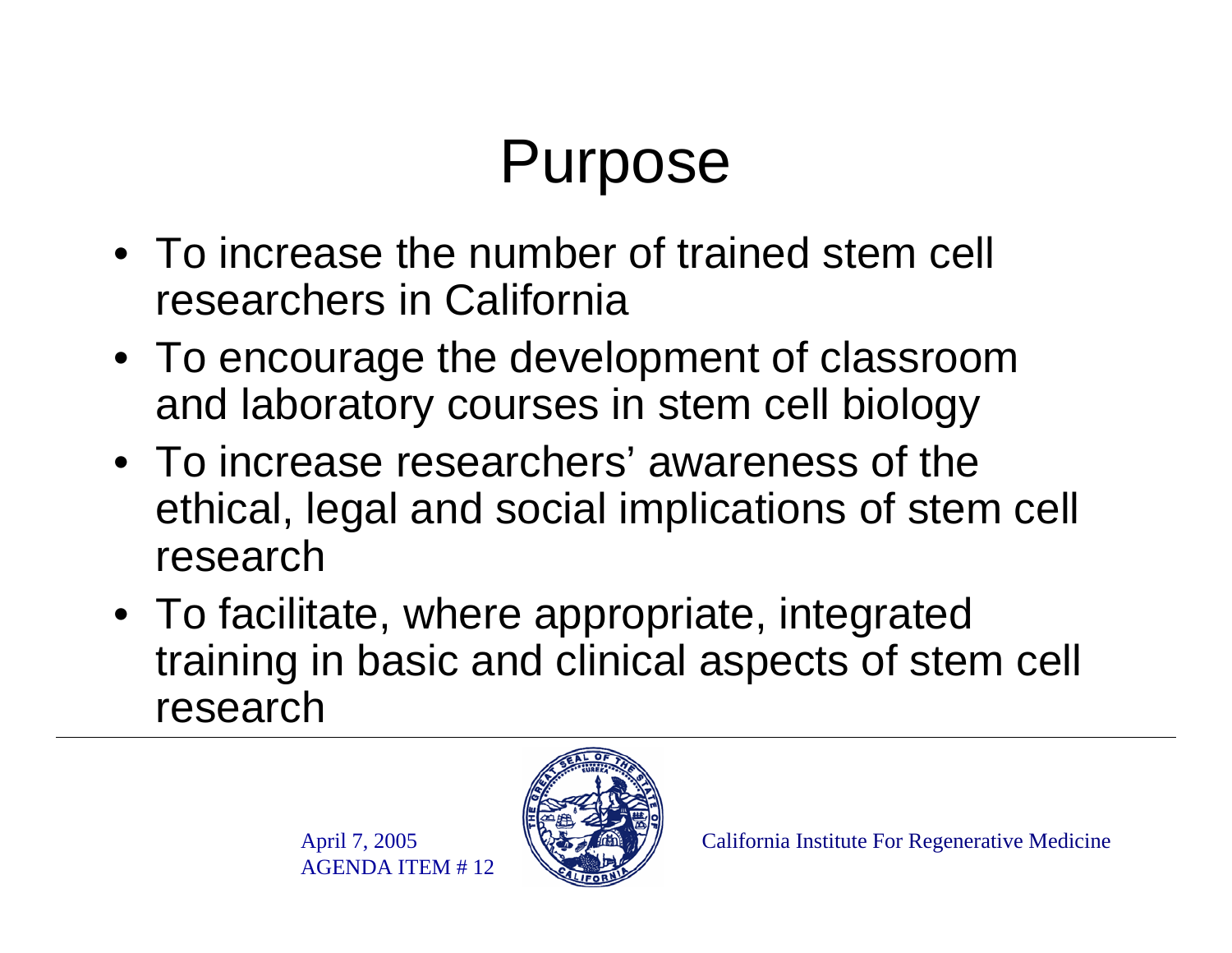## Key Features of the CIRM Training Grant Program

- Training for pre-doctoral students, post-doctoral and clinical fellows
- Training offered by non-profit academic and research institutions
- Recognize different capabilities at different institutions
- Single integrated program at each institution
- Stem cell biology broadly interpreted

April 7, 2005 AGENDA ITEM # 12

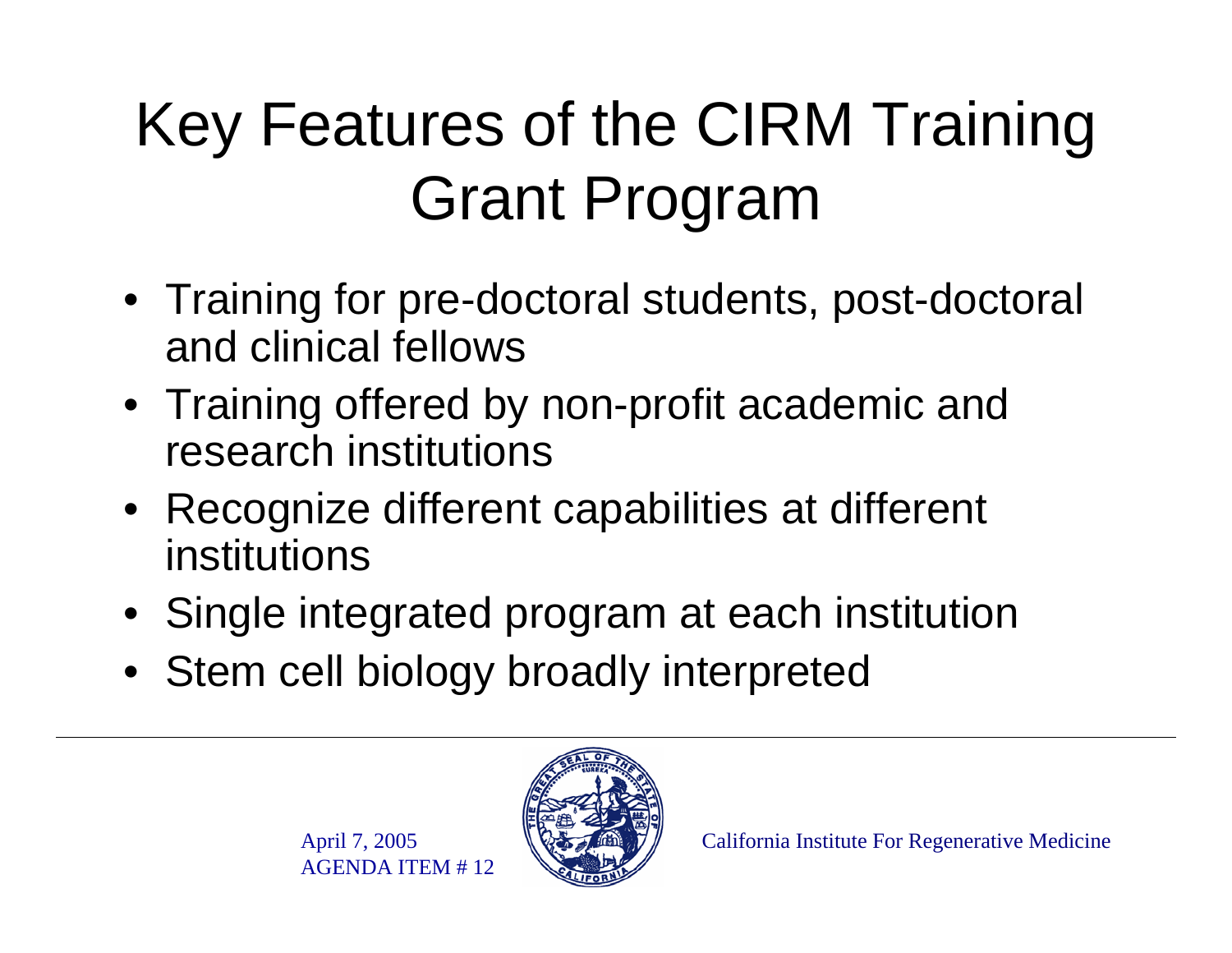# Training Grant Support

- Support for trainees
	- **Links of the Common**  Stipends for trainees at appropriate level (predoctoral, post-doctoral, clinical fellow)
	- Research funds for trainees
	- –Tuition, fees, health insurance
- Administrative support for classroom courses
- Support for laboratory courses in stem cell biology (lease space, equipment, personnel)

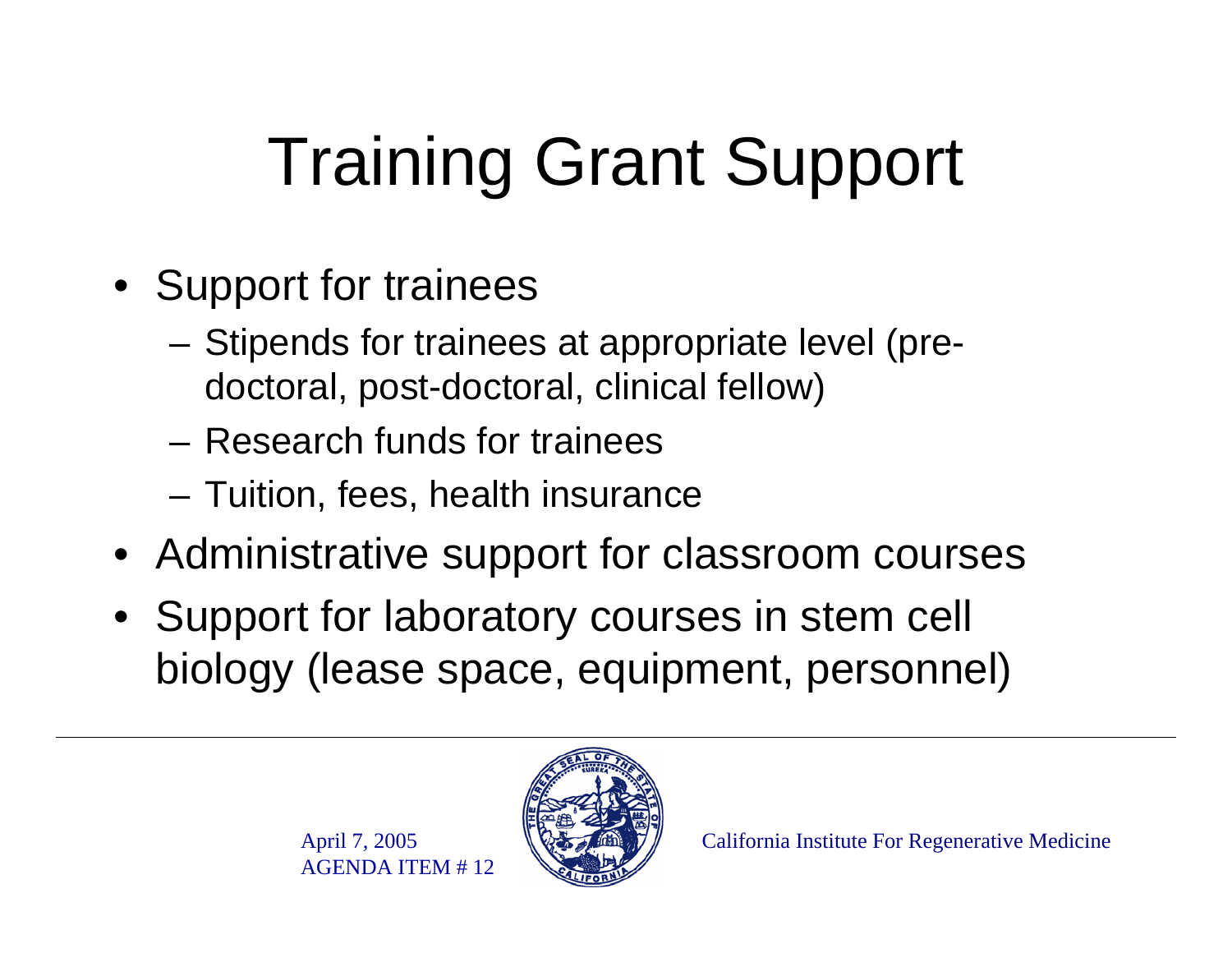## Three Funding Levels for Institutions

Recognize differences in institutional size and differential cost of training.

- 1. Up to \$1.2 M per year for three years (pre, post, clinical and laboratory course)
- 2. Up to \$0.8 M per year for three years (pre and/or post, either clinical or laboratory course)
- 3. Up to \$0.5 M per year for three years (pre and/or post, neither clinical nor laboratory course)

April 7, 2005 AGENDA ITEM # 12

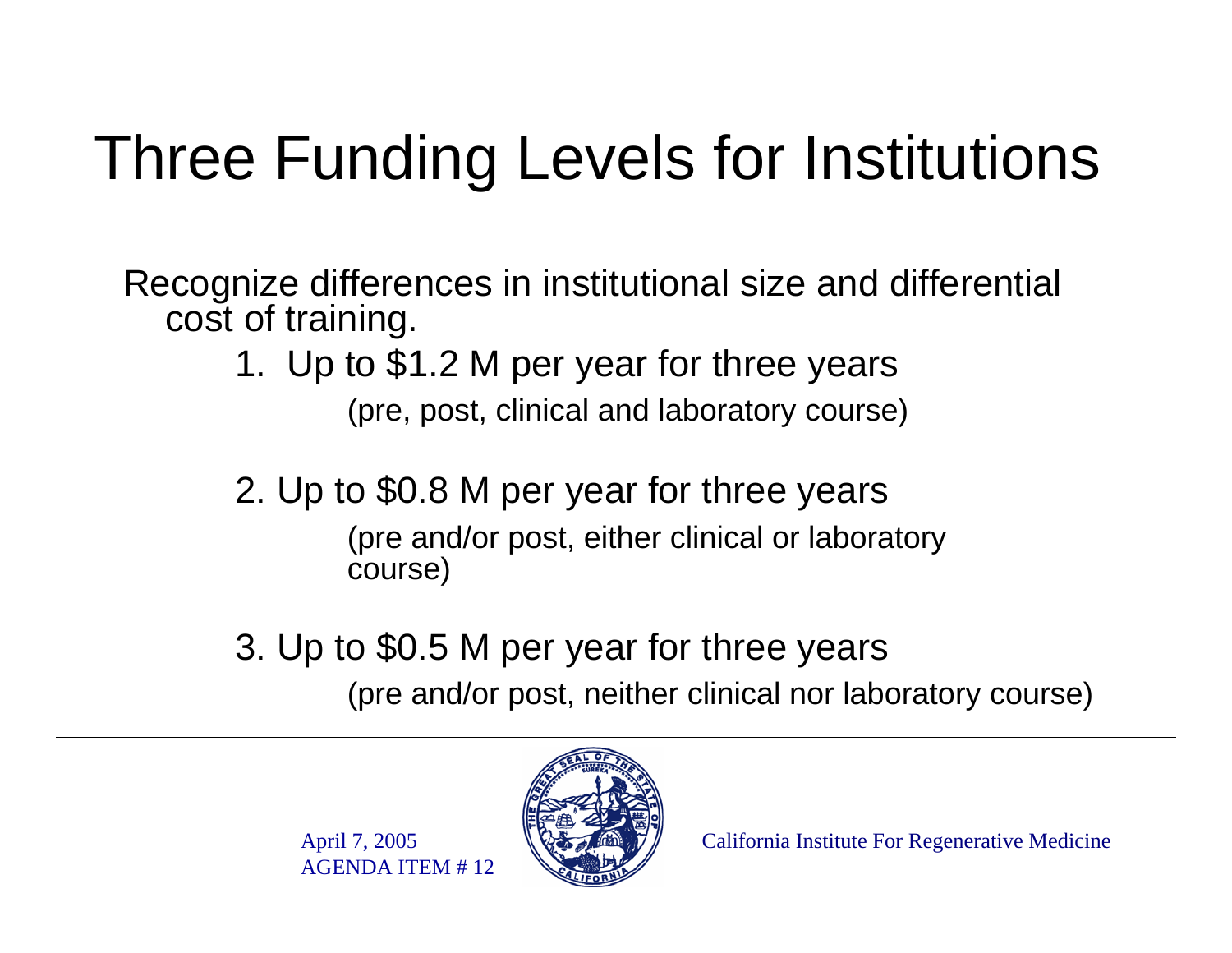### Administrative and Course Support

- Administrative support for classroom courses and training linked to number of trainees
- •Laboratory course support, where appropriate
- $\bullet$ Indirect costs to the institution: 10%

April 7, 2005

AGENDA ITEM # 12